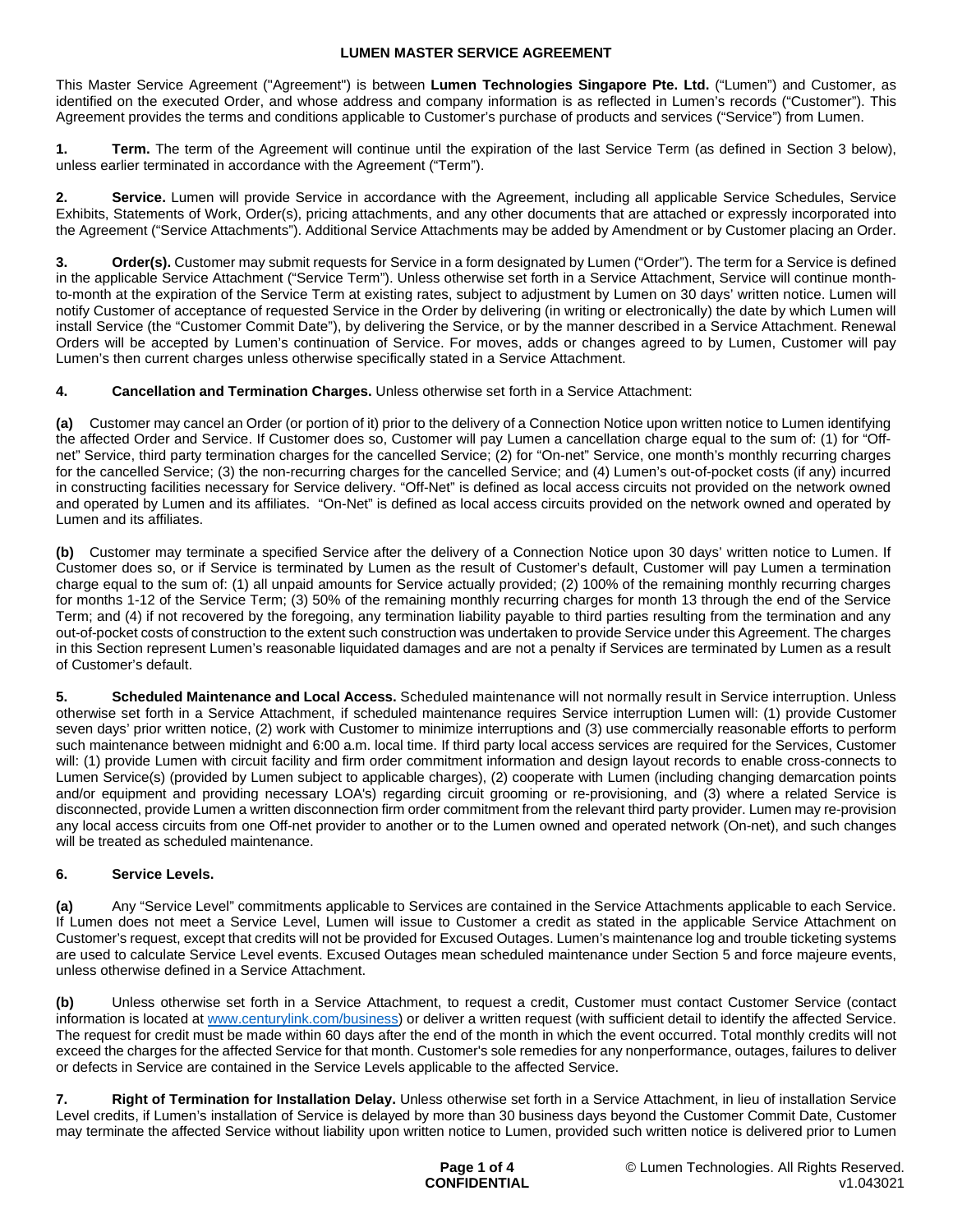delivering a Connection Notice for the affected Service. This Section will not apply where Lumen is constructing facilities to a new location not previously served by Lumen.

## **8. Default; Suspension.**

**(a)** If (a) Customer fails to make any payment when due and such failure continues for five business days after Lumen's written notice, or (b) either party fails to observe or perform any other material term of this Agreement and such failure continues for 30 days after the other party's written notice, then the non-defaulting party may: (i) terminate this Agreement and/or any Order, in whole or in part, and/or (ii) subject to Sections 9.1 (Damages Limitations) and 6 (Service Levels), pursue any remedies it may have at law or in equity.

**(b) Suspension.** If Lumen is entitled to terminate this Agreement and/or any Order, Lumen may, without prejudice to its right to terminate this Agreement or any Order, suspend, in whole or in part, Customer's Service(s) until the failure or default is cured. Customer will be liable for all charges in respect of the suspended Service during any period of suspension.

## **9. Liabilities and Disclaimers.**

**9.1 Damages Limitations. (A)** Nothing in this Agreement will be construed as limiting the liability of either party for, (i) personal injury or death resulting from the negligence of a party or its employees, and (ii) any liability of either party which cannot be excluded by law **(B)** Neither party will be liable for any loss (whether direct or indirect) of profits, revenues, goodwill, anticipated savings, business or data, or any indirect, incidental, special, consequential, exemplary or punitive damages arising out of the performance or failure to perform under this Agreement or any Order. **(C)** Subject to 9.1(A) and (B), unless set out otherwise in a Service Attachment, Lumen's total aggregate liability in respect of any and all claims, losses or damages during the Term of the Agreement, whether arising from tort (including negligence), breach of contract, breach of warranty or otherwise under or in connection with this Agreement will in no event exceed 100% of all charges paid during the 12 month period immediately prior to which the relevant claim arises.

**9.2 Disclaimer of Warranties.** LUMEN MAKES NO WARRANTIES OR REPRESENTATIONS, EXPRESS OR IMPLIED, EITHER IN FACT OR BY OPERATION OF LAW, STATUTORY OR OTHERWISE, INCLUDING WARRANTIES OF MERCHANTABILITY OR FITNESS FOR A PARTICULAR USE, EXCEPT THOSE EXPRESSLY SET FORTH IN THIS AGREEMENT OR ANY APPLICABLE SERVICE ATTACHMENT.

## **10. Billing and Payment.**

10.1 Commencement of Billing. Unless otherwise set forth in a Service Attachment, Lumen will deliver written or electronic notice (a "Connection Notice") to Customer when Service is installed, at which time billing will commence ("Service Commencement Date"). If Customer notifies Lumen within three days after delivery of the Connection Notice that Service is not functioning properly, Lumen will correct any deficiencies and, upon Customer's request, credit Customer's account in the amount of 1/30 of the applicable monthly recurring charge (MRC) for each day the Service did not function properly. If Lumen cannot complete installation due to Customer delay or inaction, Lumen may begin charging Customer for the Service, and Customer will pay such charges.

**10.2 Payment of Invoices and Disputes.** Unless otherwise set forth in a Service Attachment, invoices are delivered or made available monthly and due 30 days after the invoice date. Fixed charges are billed in advance and usage-based charges are billed in arrears. Customer's payments to Lumen must be made in the currency stated on the invoice and via the payment method designated by Lumen. Lumen may charge administrative fees where Customer's payment and invoice preferences deviate from Lumen's standard practices. Past due amounts bear interest at 1.5% per month or the highest rate allowed by law (whichever is less). Lumen may charge Customer reasonable attorneys' fees and any third-party collection costs Lumen incurs in collecting such amounts. Customer is responsible for all charges regarding the Service, even if incurred as the result of unauthorized use. If Customer reasonably disputes an invoice, Customer must pay the undisputed amount and submit written notice of the disputed amount (with details of the nature of the dispute and the Services and invoice(s) disputed). Disputes must be submitted in writing within 90 days from the date of the invoice. If Lumen determines in good faith that a disputed charge was billed correctly, Customer must pay such amounts within 10 days after Lumen provides notice of such determination. Customer may not offset disputed amounts from one invoice against payments due on the same or another account.

**10.3 Taxes and Fees.** Customer is responsible for all taxes and fees arising in any jurisdiction imposed on Customer, Lumen, or a Lumen affiliate incident to the provision, sale or use of Service. This includes value added, consumption, sales, use, gross receipts, withholding, excise, ad valorem, franchise or other taxes, fees, duties or surcharges (e.g., regulatory and emergency service call number surcharges), along with similar charges stated in a Service Attachment (collectively "Taxes and Fees"). This does not include taxes based on Lumen's net income. Some Taxes and Fees, and costs of administering them, are recovered through a percentage surcharge(s) on the charges for Service. If Customer is required by law to make any deduction or withholding of withholding Taxes from any payment due under this Agreement to Lumen, then, Customer must increase the gross amount payable so that, after any deduction or withholding for such withholding Taxes, the net amount paid to Lumen will not be less than Lumen would have received had no such deduction or withholding been required. Charges for Service are exclusive of Taxes and Fees. Customer may present Lumen with an exemption certificate that eliminates Lumen's obligation to pay certain Taxes and Fees. The exemption will apply prospectively. For additional details on taxes and surcharges that are assessed, visit [www.lumen.com/taxes](http://www.lumen.com/taxes).

**10.4 Credit Approval and Deposits.** Customer will provide Lumen with credit information as requested. Lumen may require Customer to make a deposit as a condition of Lumen's acceptance of any Order or continuation of: (a) usage-based Services; or (b) nonusage based Service where Customer fails to timely pay Lumen under this Service Schedule or Lumen reasonably determines that

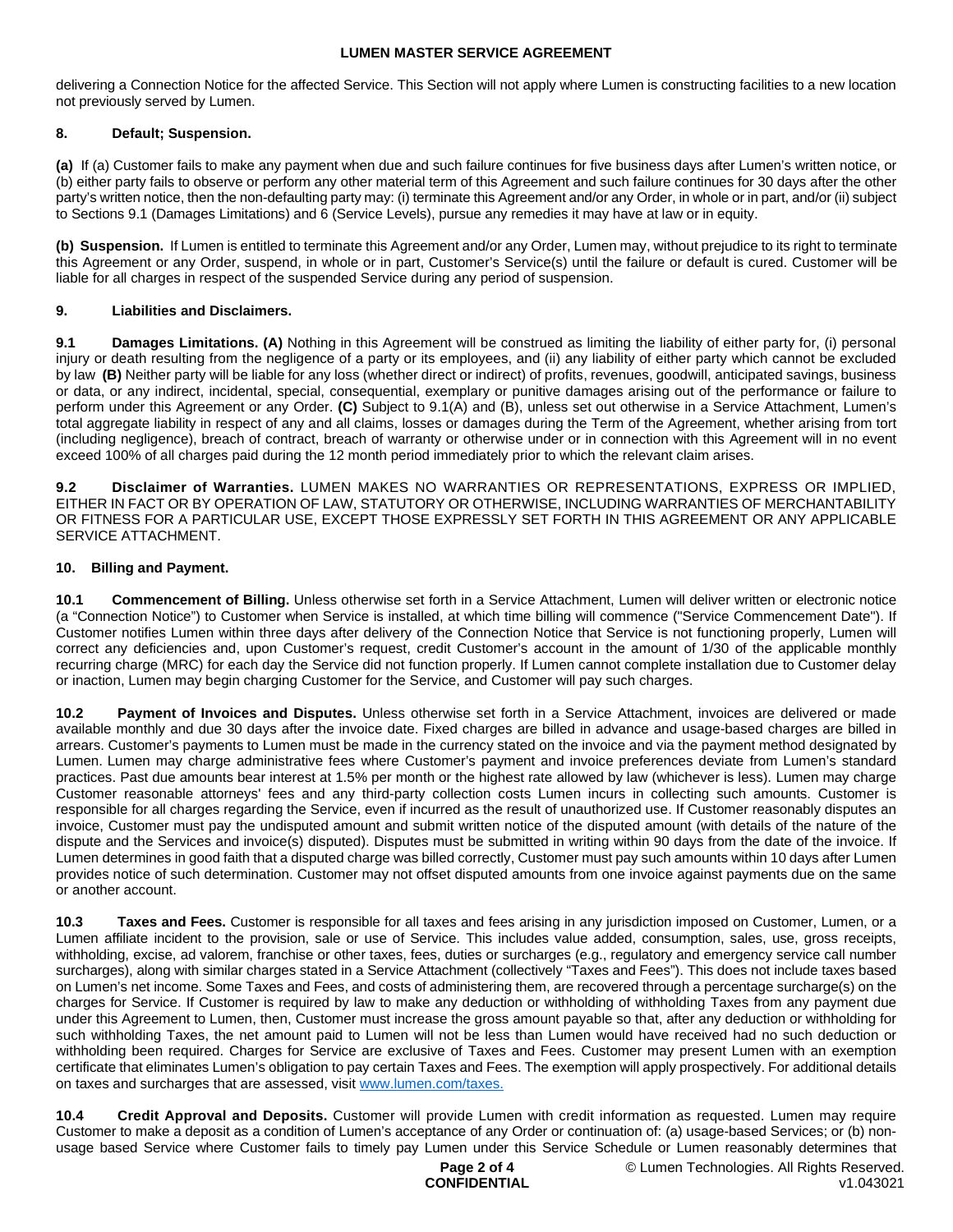Customer has had an adverse change in financial condition. Deposits will not exceed two months' estimated charges for Service and are due upon Lumen's written request. When Service is discontinued, the deposit will be credited to Customer's account and the balance refunded.

## **10.5 Regulatory and Legal Changes; Sanctions.**

**(a)** If changes in applicable law, regulation, rule or order materially affect delivery of Service, the parties will negotiate appropriate changes to this Agreement. If the parties cannot reach agreement within 30 days after Lumen's notice requesting renegotiation, Lumen may, on a prospective basis after such 30-day period, pass any increased delivery costs on to Customer. If Lumen does so, Customer may terminate the affected Service on notice to Lumen delivered within 30 days of the cost increase taking effect.

**(b)** If any type of economic, trade or other governmental or transnational sanction that applies to the performance of Lumen's obligations under this Agreement or to Customer's use or permitted resale of a Service, Lumen may immediately terminate the affected Service without liability, upon written notice to Customer.

**11. Customer Premises; Title to Equipment.** If access to non-Lumen facilities is required for the installation, maintenance, grooming, movement, upgrade and/or removal of Lumen network or equipment, Customer will, at its expense: (a) secure such right of access and (b) arrange for the provision and maintenance of power and HVAC as needed for the proper operation of such equipment and network. Title to Lumen-provided equipment (including software) remains with Lumen. Customer will not create or permit to be created any encumbrances on Lumen-provided equipment.

**12. Acceptable Use Policy.** Customer must comply with the Acceptable Use Policy ("AUP"), which is available at https://www.centurylink.com/aboutus/legal/acceptable-use-policy.html, for Services purchased under this Agreement. Lumen may reasonably modify this policy to ensure compliance with applicable laws and regulations and to protect Lumen's network and customers. If Customer will use the Services to process personal data subject to privacy or data protection law that requires specific terms in place with service providers, Customer is responsible for requesting such terms from Lumen.

**13. International Services.** For Services provided in other countries, Customer or its local affiliate may be required to enter into a separate local country addendum/agreement (as approved by local authorities) ("LCA") with the respective Lumen affiliate that provides the local Service(s). Such Lumen affiliate will invoice Customer or its local affiliate for the respective local Service(s).

## **14. General Terms.**

**14.1 Force Majeure.** Neither party will be liable, nor will any credit allowance or other remedy be extended, for any failure of performance or equipment due to causes beyond such party's reasonable control ("force majeure event").

**14.2 Assignment and Resale.** Neither party may assign its rights or obligations under this Agreement or any Service Attachment without the prior written consent of the other party, which will not be unreasonably withheld. However, either party may assign its rights and obligations under this Agreement or any Order without the consent of the other party: (1) to any subsidiary, parent, or affiliate that controls, is controlled by, or is under common control with that party; (2) pursuant to the sale or transfer of substantially all of the business or relevant assets of that party; or (3) pursuant to any financing, merger, or reorganization of that party. This Agreement and all Service Attachments will apply to any permitted transferees or assignees. Any assignee of Customer must have a financial standing and creditworthiness equal to or better than Customer's. Unless otherwise set forth in a Service Attachment, Customer may provide Service to third parties or use the Services in connection with goods or services provided by Customer to third parties ("Customer Provided Services"). Customer will indemnify, defend and hold Lumen and its affiliates harmless from any claims arising from or related to any Customer Provided Services. If Customer sells telecommunications services, Customer certifies that it has filed all required documentation and will at all times have the requisite authority with appropriate regulatory agencies respecting the same. Nothing in this Agreement confers upon any third party any right, benefit or remedy.

**14.3 Affiliates.** Lumen may use a Lumen affiliate or a third party to provide Service to Customer, but Lumen will remain responsible to Customer for Service delivery and performance. Customer's affiliates may purchase Service under this Agreement, and Customer will be jointly and severally liable for all claims and liabilities related to Service ordered by any Customer affiliate.

**14.4 Notices.** Notices will be in writing and deemed received if delivered personally, sent via facsimile, pre-paid overnight courier, electronic mail (if an e-mail address is provided below) or sent by U.S. Postal Service or First Class International Post. Unless otherwise provided for in a Service Attachment, requests for disconnection of Service (other than for default) must be submitted to Lumen via Customer's portal at <https://www.centurylink.com/business/login/> or via the following website / link: [https://www.lumen.com/help/en](https://www.lumen.com/help/en-us/disconnects.html)[us/disconnects.htmland will be effective 30 days after receipt \(or such longer period set forth in a Service Attachment\). Notices for billing](https://www.lumen.com/help/en-us/disconnects.html)  inquiries/disputes or requests for Service Level credits must be submitted to Lumen via Customer's portal at <https://www.centurylink.com/business/login/>or via Email at: [billing@lumen.com](mailto:billing@lumen.com). Customer failure to follow this process and/or provide complete information may result in continued charges that will not be credited. All legal notices will be addressed to Lumen at: 3 Irving Road #06-01, Tai Seng Centre, Singapore 369522 Attn: Legal Department; and to any electronic or physical address of Customer as provided in the Agreement or in its absence, to Customer's address identified on the Order or as reflected in Lumen's records, Attn. General Counsel.

**14.5 Confidentiality.** Neither party will: (a) disclose any of the terms of the Agreement; or (b) disclose or use (except as expressly permitted by, or required to achieve the purposes of, the Agreement) the Confidential Information received from the other party. A party

#### **Page 3 of 4 CONFIDENTIAL**